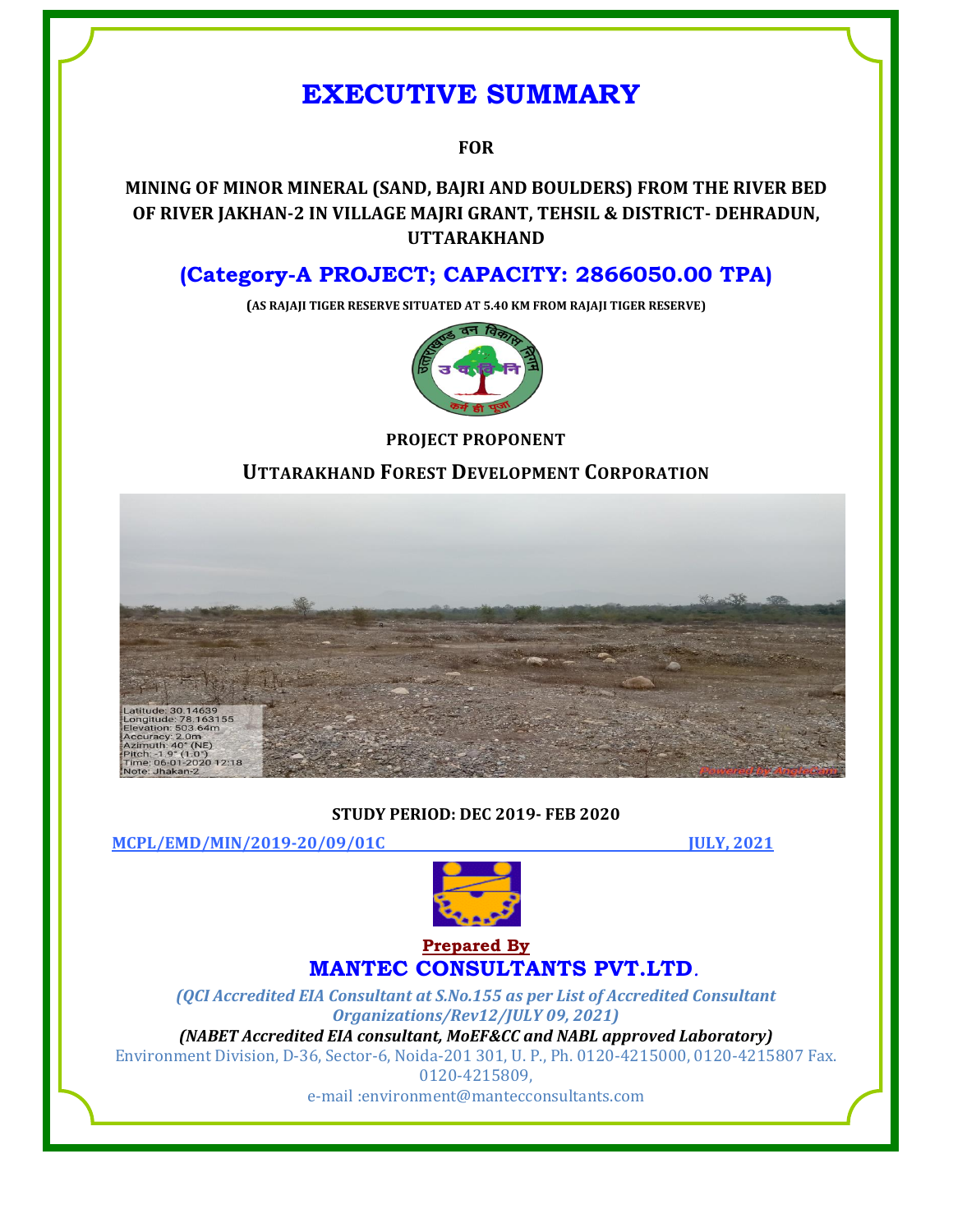# **1. INTRODUCTION**

*M/s Uttarakhand Forest Development Corporation (UKFDC***)** is a statutory body constituted by the State Government of Uttarakhand. The Corporation was formed for the better preservation, supervision and development of forest, also for better exploitation of forest produce within the State and for matters connected therewith.

The Corporation has been progressing forward not only in its financial aspect but also has taken a big leap in the direction of diversification of its activities.

*M/s Uttarakhand Forest Development Corporation (UKFDC)* has proposed for mining of Sand, Bajri and Boulder minor mineral in their mining lease area of 96.50 hectare in Village Majri Grant, Tehsil and District Dehradun for collection of 2866050.00 TPA.

# **2. PROJECT PROPOSAL**

It has proposed for mining of Sand, Bajri and Boulders (minor minerals) in their mining lease area of 96.50 hectares in village Majri Grant, Tehsil and District- Dehradun for collection of 2866050.00 TPA of minor minerals. The applicant is seeking prior Environmental Clearance for the project as per EIA notification' 2006 and its subsequent amendments, so it has allotted the job for EIA/EMP Study of their proposed project to *Mantec Consultant Pvt. Ltd., Noida*. Since, the applied mine lease area is located at a distance of 5.40 kms from Rajaji Tiger Reserve, it falls under "Category A" & the Schedule Clause number 1(a) of EIA notification 2006 and its subsequent amendments. The Letter of Intent (LoI) has been issued by the Director of Mines & Geology department, Uttarakhand vide ref. no. vide No 536 /खनन/ आशय पत्र / व०वव०नन०/ भू०खनन०ई०/2018-19 dated 24.07.2018 & further ref. no. vide 1037/खनन/आशयपत्र/व०वव०नन०/भू०खनन०ई०/2018-19, dated 05.11.2018.

| S. No.    | <b>Particulars</b>                        | <b>Details</b>                                      |  |  |
|-----------|-------------------------------------------|-----------------------------------------------------|--|--|
| А.        | <b>Lease Area Details</b>                 |                                                     |  |  |
|           | Lease Area                                | 96.50 ha                                            |  |  |
|           | Topography                                | Undulated (Riverbed)                                |  |  |
|           | <b>Site Elevation Range</b>               | 464.6m amsl to 550.0m amsl                          |  |  |
|           |                                           | (Source: Mining Plan)                               |  |  |
| <b>B.</b> | <b>Production Details:</b>                |                                                     |  |  |
|           | <b>Proposed Production</b>                | 2866050.00 TPA                                      |  |  |
| C.        | <b>Cost Details</b>                       |                                                     |  |  |
|           | Cost of the project                       | Rs. 5.15 Crores                                     |  |  |
|           | Cost for EMP                              | Rs. 37.10 Lakhs/Yr (Capital Cost)                   |  |  |
|           |                                           | Rs. 12.23 Lakhs/Yr (Recurring Cost)                 |  |  |
|           | OH&S                                      | Rs. 3.00 Lakh/Yr (Capital Cost)                     |  |  |
|           |                                           | Rs 2.00 Lakhs/Yr (Recurring Cost)                   |  |  |
|           | <b>Cost For Biodiversity</b>              | Rs. 4.80 Lakhs (Capital Cost)                       |  |  |
|           | Conservation                              | Rs. 2.03 Lakhs (Recurrimg Cost)                     |  |  |
| E.        | <b>Environmental Settings of the area</b> |                                                     |  |  |
|           | <b>Ecological Sensitive Areas</b>         | • Rajaji Tiger Reserve $\sim$ 5.40 Km, SW           |  |  |
|           | (National Park, Wild Life                 | • Lachhiwala Range Reserve Forest $\sim$ 5.1 Km, NW |  |  |
|           | Sanctuary, Biosphere Reserve,             | • Barkot Range Reserve Forest ~1.4 Km.              |  |  |
|           | Reserve/Protected Forest etc.)            | $\bullet$ Rishikesh Reserve Forest $\sim$ 3.7 Km, N |  |  |
|           | within 10 Km radius                       |                                                     |  |  |

# **Table 1 Details of the Project**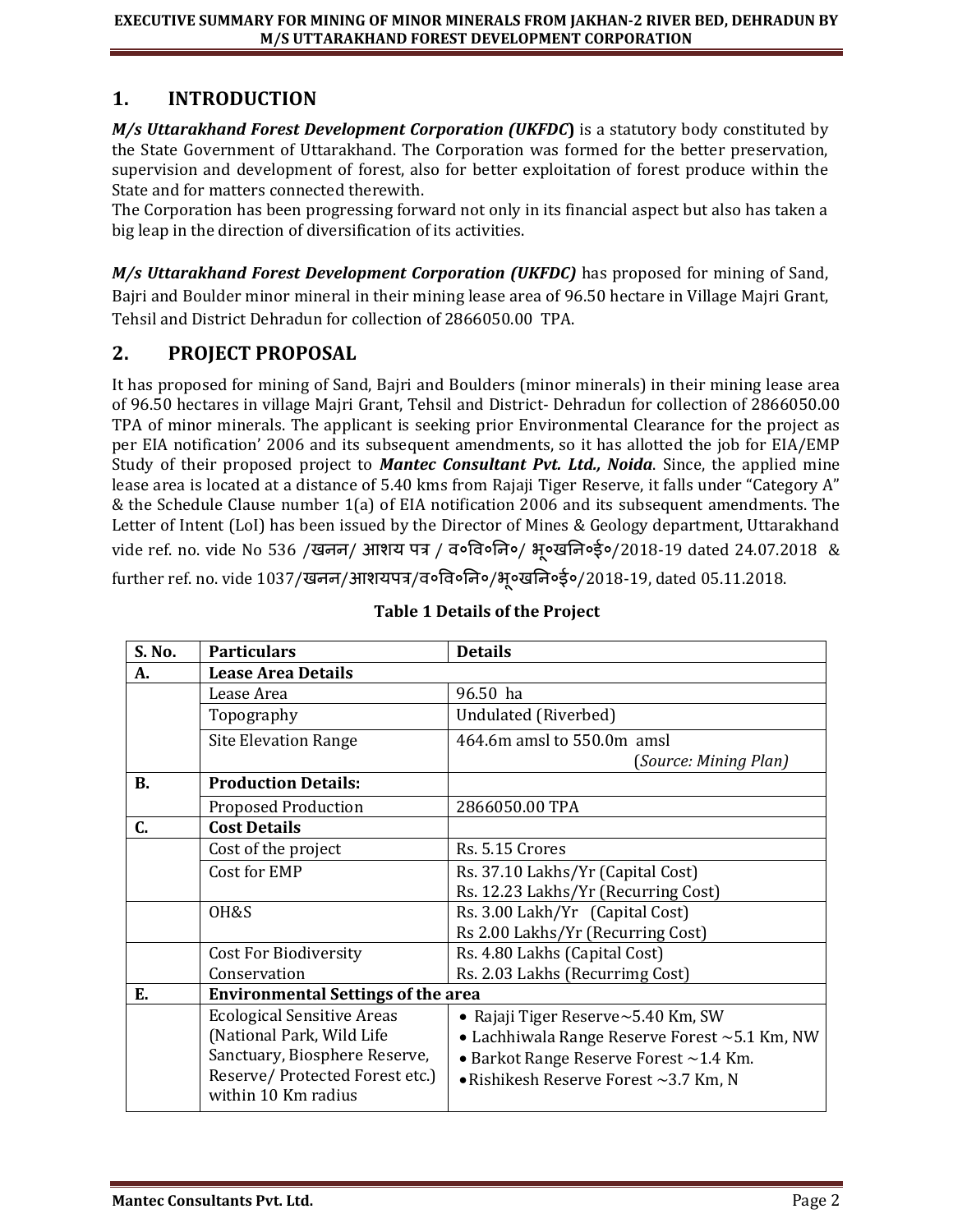| Inter-state boundary within 5<br>Km radius | None                                                                    |
|--------------------------------------------|-------------------------------------------------------------------------|
| Nearest Town/Major City                    | Dehradun~17.46 Km, N                                                    |
| <b>Nearest Railway Station</b>             | Doiwala Railway Station~4.6 Km, W                                       |
| Nearest State Highway/<br>National Highway | NH 7 Haridwar Dehradun Road ~2.27 km, W                                 |
| Nearest Airport                            | Jolly Grant Airport $\sim$ 1.8 km, N (Aerial distance)                  |
| Nearest Post Office                        | India Post Office Ranipokhri~4.12 Km, N                                 |
| Nearest Police Station                     | Jolly Grant Police Station~1.18 kms in NNW                              |
| <b>Medical Facilities</b>                  | Himalayan Hospital $\sim$ 2.46 Km, N                                    |
| <b>Education Facilities</b>                | Swami Rama Himalayan University~ 2.4 Km, N<br>CNS High School~0.73Km, N |
| Seismic Zone                               | Zone-IV (As per 1893:2002)                                              |
| Water Body                                 | Song River $\sim$ 3.6 kms in W                                          |
|                                            | Chandrabhaga River $\sim$ 8.4 kms in E                                  |

# **3. PROJECT DESCRIPTION**

The proposed project is for mining of Sand, Bajri and Boulder (Minor Mineral) by open manual method in riverbed over an area of 96.50 Ha with proposed production capacity of 2866050 TPA.

The total geological reserve is 5730420.42 TPA and total mineable reserve is 3184500.00 TPA. Ultimate depth of a bench will be 3.0 m.

Riverbed block will be further replenished during rainy season. Minerals will be transported by trucks. It is widely used in construction, buildings, bridges and other infrastructure.

Total water requirement for the project is 35.7 KLD. Total manpower requirement for the project is 410 numbers. The site facilities like canteen, rest-shelter, first aid facility, water and electricity supply etc. will be provided as per requirement.

There is no litigation pending against this project. It is coming under the Zone IV of Seismic Zone (As per 1893:2002)

# **4. DESCRIPTION OF THE ENVIRONMENT**

Environmental data has been collected in relation to proposed mining for Air, Noise, Water, Soil, Ecology and Biodiversity. The generation of primary data as well as collection of secondary data and information from the site and surroundings was carried out during winter season i.e.. **December 2019 to February 2020.**

The EIA study is being done for the Mine Lease (core zone) and area within 10 Km distance from mine lease boundary (buffer zone), both of which together comprise the study area.

| <b>Attribute</b>          | <b>Baseline Status</b>                                                                                                                                                                                                                                                                                  |
|---------------------------|---------------------------------------------------------------------------------------------------------------------------------------------------------------------------------------------------------------------------------------------------------------------------------------------------------|
| 1. Ambient Air<br>Quality | • Ambient Air quality Monitoring was carried out in total 8 locations<br>and the maximum value for $PM_{10}$ is observed as 69 $\mu$ g/m <sup>3</sup> at mine site<br>and minimum value of 39 $\mu$ g/m <sup>3</sup> at Doiwala.<br>Ambient Air Quality Monitoring was carried out in total 8 locations |

## **Table 1-2: Baseline Status**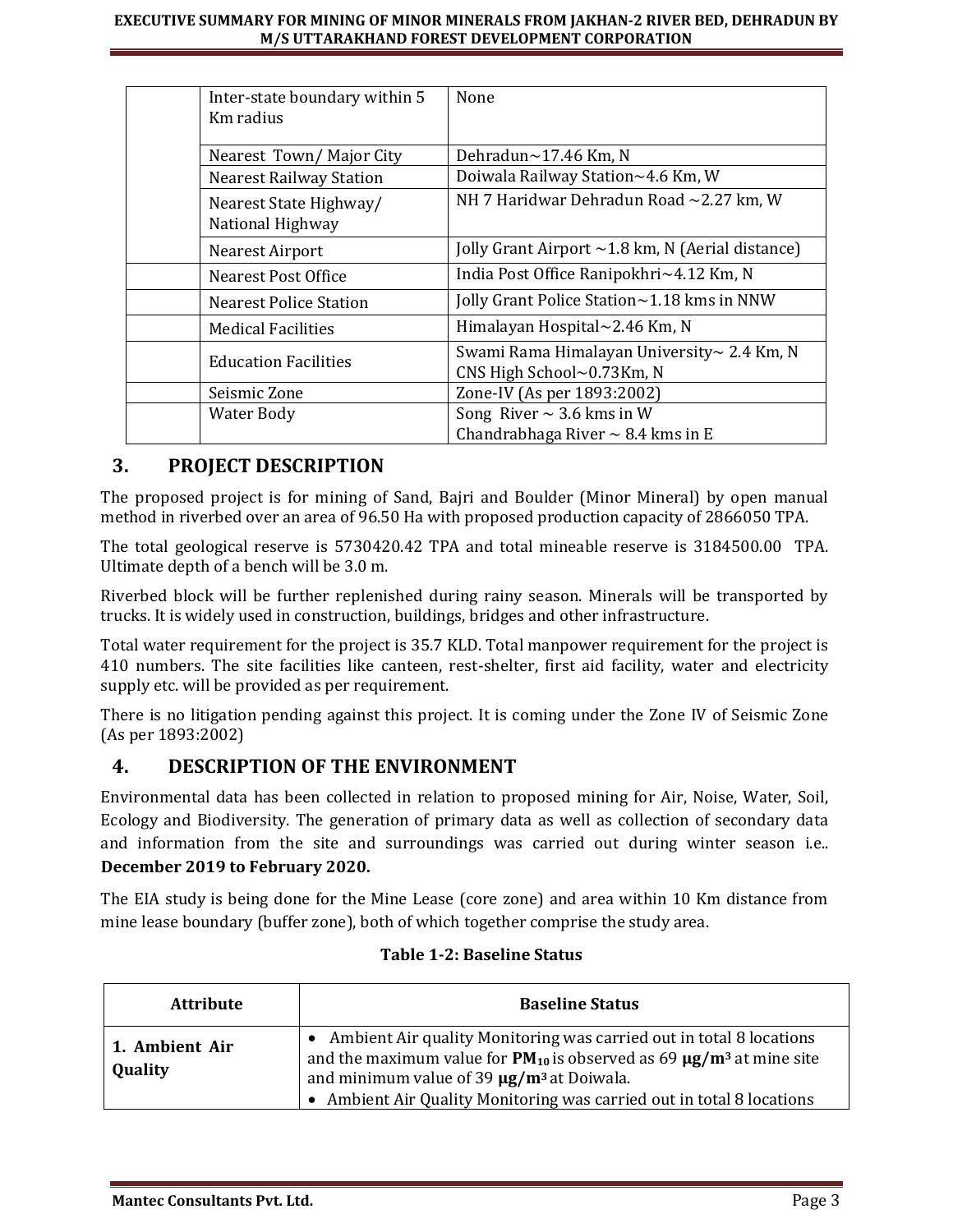|    |                      | and the maximum value for $PM_{2.5}$ is observed as 38 $\mu$ g/m <sup>3</sup> at mine site<br>and minimum value of 21 $\mu$ g/m <sup>3</sup> observed at Chidderwala<br>• Ambient Air Quality Monitoring was carried out in total 8 locations<br>and the maximum value for $SO_2$ is observed as 15 $\mu$ g/m <sup>3</sup> at Lal Tappad<br>& Narendra Nagar and minimum value 5 $\mu$ g/m <sup>3</sup> is observed at Thano.<br>• Ambient Air Quality Monitoring was carried out in total 8 locations<br>and the maximum value for $NO2$ is observed as 30 $\mu$ g/m <sup>3</sup> at Doiwala and<br>the minimum value of $14 \mu g/m^3$ is observed at Jolly Grant.                                                                                |
|----|----------------------|-----------------------------------------------------------------------------------------------------------------------------------------------------------------------------------------------------------------------------------------------------------------------------------------------------------------------------------------------------------------------------------------------------------------------------------------------------------------------------------------------------------------------------------------------------------------------------------------------------------------------------------------------------------------------------------------------------------------------------------------------------|
| 2. | <b>Noise Levels</b>  | • Noise Monitoring was carried out in total 8 locations and the noise<br>levels recorded during the day time were from 46.7 Leq dB to 58.6 Leq<br>dB respectively and level of noise during night time were from 37.5 Leq<br>dB to 43.8 Leq dB respectively.                                                                                                                                                                                                                                                                                                                                                                                                                                                                                        |
| 3. | <b>Water Quality</b> | <b>Ground Water-</b> Ground water monitoring was carried out in<br>(i)<br>total 6 locations.<br>• The value of pH varies from to 7.11 to 7.56<br>• Total Hardness varies from 167 to 282 mg/L.<br>• Total Dissolved Solids varies from 261 to 375 mg/L.<br>• Fluoride varies from 0.56 to 0.72 mg/L<br>• Chloride varies from 58.0 to 96.0 mg/L<br>Surface Water - Surface Monitoring was carried out in 2<br>(ii)<br>locations.<br>• pH varies from to 7.33 to 7.48<br>• Total Hardness varies from 102 to 118 mg/L.<br>• Total Dissolved Solids varies from 192.0 to 212.0 mg/L.<br>• Fluoride varies from 0.31 to 0.63 mg/L<br>• Chloride varies from 36.0 to 54.0 mg/L<br>• COD varies from 18.0 to 54 mg/L<br>• BOD varies from <4.0 to 8 mg/L |
| 4. | <b>Soil Quality</b>  | Soil Monitoring was carried out in total 8 locations.<br>The value of pH ranges from 7.14-7.63.<br>• Chidderwala village shows maximum conductivity of 384 µmhos/cm,<br>Thano village shows minimum conductivity of 315 µmhos/cm.<br>Magnesium values ranges from 2.48 meq/100g as lowest at<br>Anthoorwala and Narendra Nagar and 3.41 meq/100g as highest at<br>Mine Site.<br>• The average concentration of Nitrogen, Phosphorus and Potassium<br>in the soil samples varies from 9.4 to 11.3 mg/100gm, 0.41 to 0.72<br>mg/100gm and 4.2 to 5.2 mg/100gm.                                                                                                                                                                                        |

# b) **Socio Economic Environment**

Socio-Economic Impact Assessment (SEIA) refers to systematic analysis of various social and economic characteristics of human being living in a given geographical area (study area/impact area). The prime objective of SEIA is to identify and evaluate potential socio-economic and cultural impacts of a proposed development project on the lives & conditions of people, their families and communities.

## **The demographic profile of the study area is given below:-**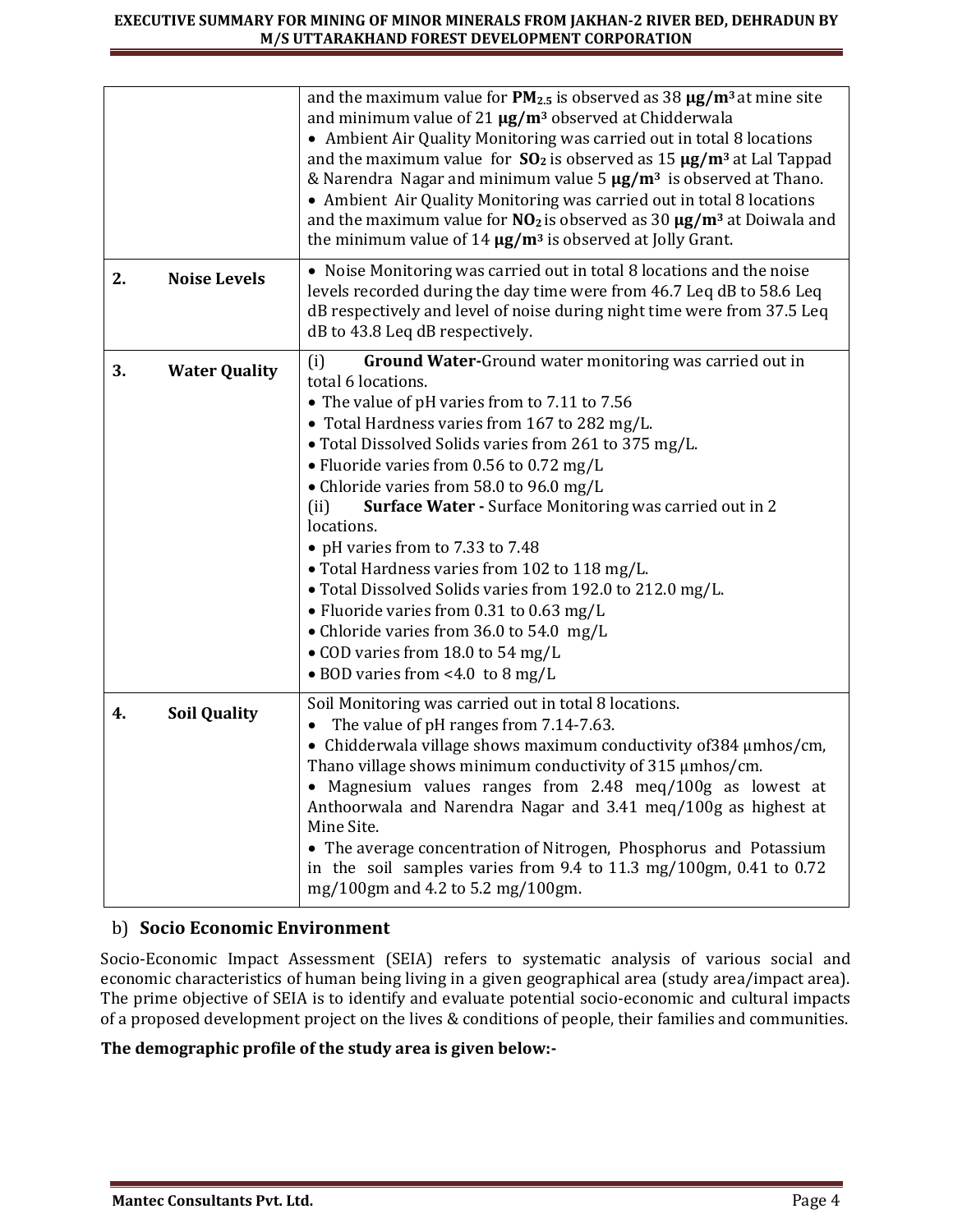| <b>S. No.</b> | <b>Description</b>                | <b>Number</b> | <b>Percentage to Respective Total</b> |  |
|---------------|-----------------------------------|---------------|---------------------------------------|--|
| 1             | <b>Total Population</b>           | 142288        | 100                                   |  |
|               | Male                              | 74081         | 52.1                                  |  |
|               | Female                            | 68207         | 47.9                                  |  |
|               | <b>Sex Ratio</b>                  | 920           |                                       |  |
|               | Population (0-6) Age Group        | 17575         | 100                                   |  |
|               | Male                              | 9410          | 53.5                                  |  |
| 2             | Female                            | 8165          | 46.5                                  |  |
|               | Sex Ratio                         | 867           |                                       |  |
|               | <b>Population-Scheduled Caste</b> | 15222         | 100                                   |  |
| 3             | Male                              | 8020          | 52.7                                  |  |
|               | Female                            | 7202          | 47.3                                  |  |
|               | Sex Ratio                         | 898           |                                       |  |
|               | Population-Scheduled Tribe        | 1790          | 100                                   |  |
|               | Male                              | 946           | 52.8                                  |  |
| 4             | Female                            | 844           | 47.2                                  |  |
|               | <b>Sex Ratio</b>                  | 892           |                                       |  |
|               | <b>Total Literates</b>            | 104315        | 100                                   |  |
|               | Male                              | 58484         | 56.1                                  |  |
| 5             | Female                            | 45831         | 43.9                                  |  |
|               | Gender Gap in Literates           | 12.2          |                                       |  |
|               | <b>Overall Literacy Rate</b>      | 83.6          |                                       |  |
|               | Male                              | 90.4          |                                       |  |
| 6             | Female                            | 76.3          |                                       |  |
|               | Gender Gap in Literacy Rate       | 14.1          |                                       |  |
|               | <b>Total Workers</b>              | 51193         | 100                                   |  |
| 7             | Male                              | 37803         | 73.8                                  |  |
|               | Female                            | 13390         | 26.2                                  |  |
|               | Gender Gap in Work Participation  | 47.6          |                                       |  |
|               | Main Workers                      | 38784         | 100                                   |  |
| 8             | Male                              | 30591         | 78.9                                  |  |
|               | Female                            | 8193          | 21.1                                  |  |
|               | Gender Gap in Work Participation  |               | 57.8                                  |  |
|               | <b>Marginal Workers</b>           | 12409         | 100                                   |  |
| 9             | Male                              | 7212          | 58.1                                  |  |
|               | Female                            | 5197          | 41.9                                  |  |
|               | Gender Gap in Work Participation  | 16.2          |                                       |  |
|               | Household Industrial Workers      | 1757          | 100                                   |  |
| 10            | Male                              | 1181          | 67.2                                  |  |
|               | Female                            | 576           | 32.8                                  |  |
| 11            | <b>Total Agricultural Workers</b> | 9533          | 100                                   |  |
|               | Male                              | 6875          | 72.1                                  |  |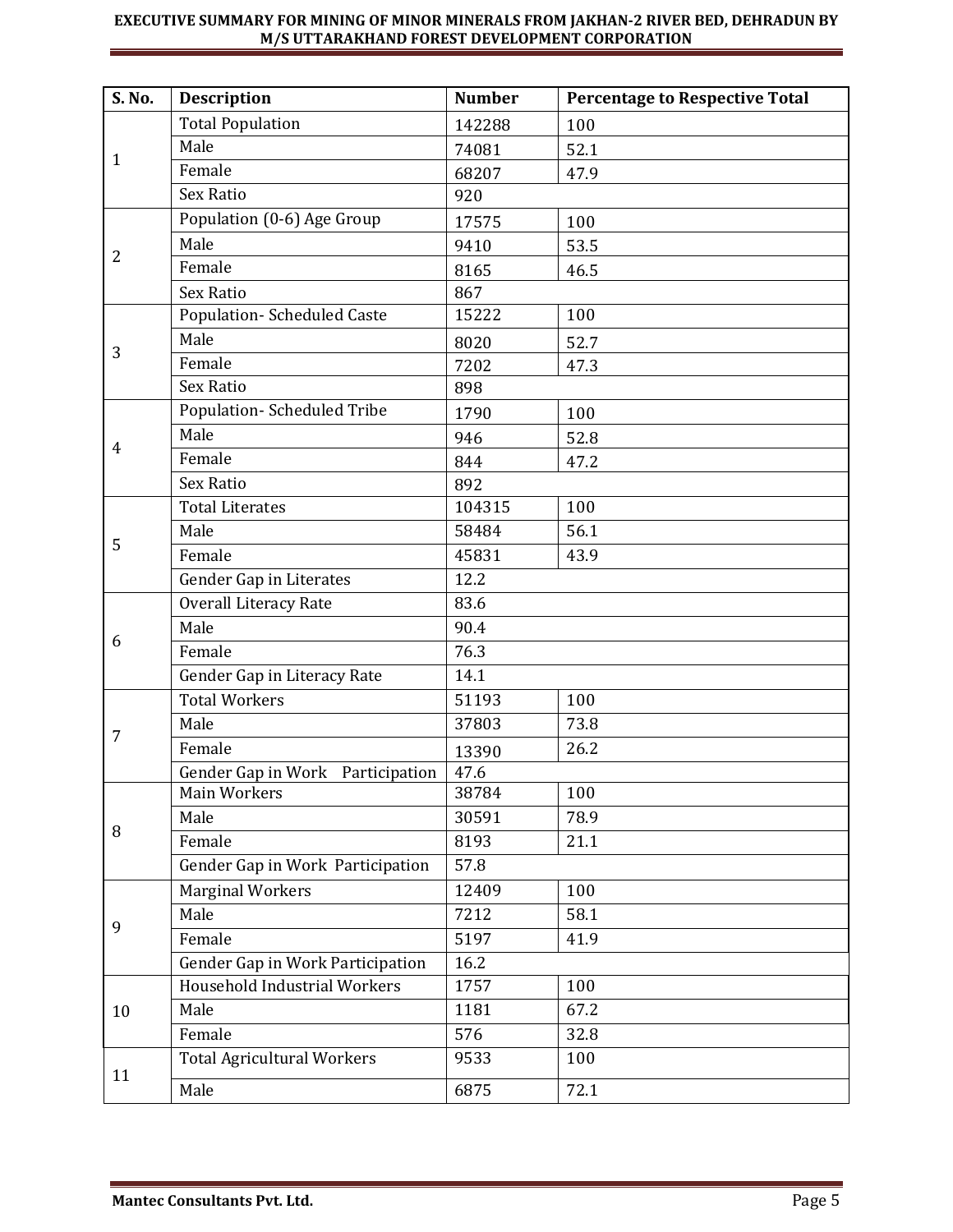|    | Female              | 2658  | 27.9 |
|----|---------------------|-------|------|
| 12 | Cultivators         | 6982  | 100  |
|    | Male                | 4765  | 68.2 |
|    | Female              | 2217  | 31.8 |
| 13 | Agricultural Labour | 2551  | 100  |
|    | Male                | 2110  | 82.7 |
|    | Female              | 441   | 17.3 |
| 14 | Other Workers       | 27494 | 100  |
|    | Male                | 22535 | 82.0 |
|    | Female              | 4959  | 18.0 |

*(Source: Primary Census Abstract, 2011)*

# **(c) Biological Environment**

The study area falls in the Forests land. The list of total number of different plant species (trees, shrubs, herbs and climbers) has been prepared based on the site observations and along with consultation with local peoples.

The most common floral species are "*Bombaxceiba, Lannea coromandelica, Mallotus philippensis, Dalbergia sissoo, Aegle marmelos*, *Melia azadirachta*, *Tectona grandis*, *Shorea robusta*, *Trewia nudiflora*, *Adhatoda vasica, Boehmeria macrophylla, Callicarpa macrophylla, Carissa carandas, Cassia occidentalis, Commelina benghalensis, Jasminum pubescens, Lantana camara, Solanum torvum, Urtica dioica" etc.* Whereas, common herbs are"*Achyranthes aspera, Ageratum conyzoides, Artemisia nilagirica, Chenopodium album, Euphorbia hirta, Justicia procumbens, Oxalis corniculata, Rauvolfia sp. Sida cordifolia* and *Xanthium strumarium" etc.*

There are no Rare or Critically Endangered and Threatened plant species in the study area as per "IUCN category". The floral species found in the study area are common and wide spread occurrence.

Various kinds of birds are found flying across the project area. There are no species- specific major nesting sites near the project site. The site is also not known for any migratory bird halt. Snakes such as **Cobra** (*Najanaja*) and Common **green whip snakes** (*Hierophisviridiflavus*) have been spotted in the study area.

Amphibians such as **Cascades frog** (*Rana cascadae*), **Common Asian Toad** (*Duttaphrynus melanostictus*) are more frequent along the river during monsoon. Small fish species are found in the river.

Around 102 faunal species are reported from this area (24 mammals, 51 birds, 9 reptilians, 8 amphibians and 10 butterflies species). The major animals reported from surrounding forest areas include Elephant *(Elephas maximus),* **Leopard** (*Panthera pardus*), **Leopard Cat** (*Prionailurus bengalensis*), Bengal Tiger (*Panthera tigris*), **Indian Pangolin** (*Manis crassicaudata*) and **Indian Peafowl** (*Pavo cristatus*) some of which are endangered and accorded protection under the "*Wildlife Protection Act, 1972"*. All the listed species were compared with "*IUCN Red Data Book* and "*Indian Wildlife Protection Act, 1972".*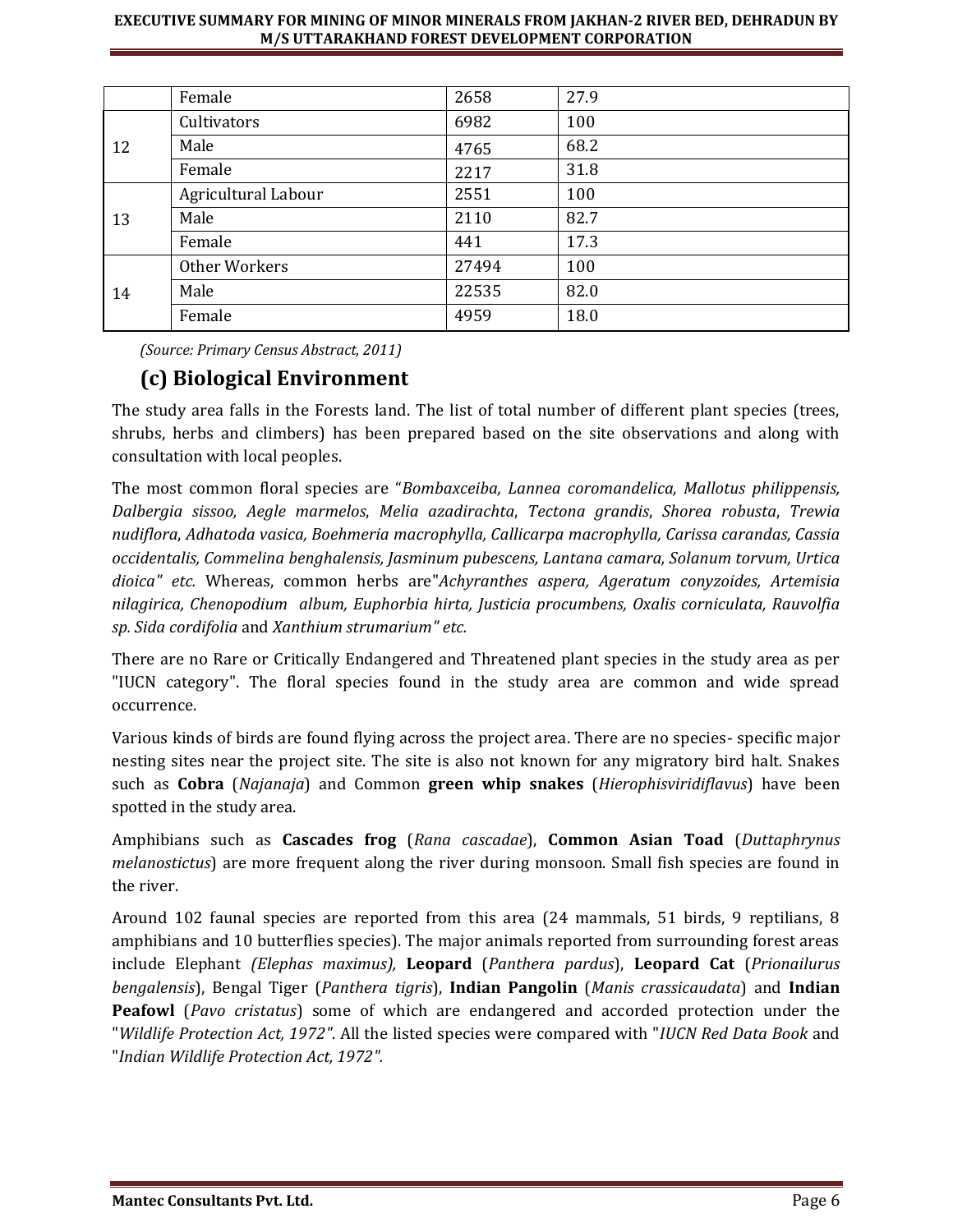#### **5. ANTICIPATED ENVIRONMENT IMPACT AND MITIGATION MEASURES (a) AIR ENVIRONMENT**

The air quality in the mining area depends upon the nature and concentration of emissions and meteorological conditions.

#### **Anticipated Impact**

• Mining Operation carried out by opencast manual & semi mechanized method generate dust particles due to various activities like loading & unloading of sand and transportation.

• The impact on ambient air quality in the area surrounding the mining area depends upon the pollutant emission rate and prevailing meteorological conditions. As it is an open cast semi mechanized mine, particulate Matter (Dust) of various sizes is the only pollutant of any significance.

#### **Mitigation Measures**

• The speed of trucks on haul road will be controlled as increased speed increases dust emissions. Overloading of transport vehicles will be avoided.

- Proper mitigation measures like water sprinkling will be adopted to control dust emissions.
- Masks will be provided to workers.
- To control the emissions regular preventive maintenance of equipment will be carried out on contractual basis.
- Green belt of adequate width will be developed.

## **(b) NOISE ENVIRONMENT**

The area generally represents calm surroundings. There is no heavy traffic, industry or noisy habitation in the area. As the project is proposed for open cast manual mining method, there will be no blasting or drilling activities.

#### **Anticipated Impact**

• The source of Noise pollution will be the vehicular movements.

• Noise generated by manual extraction of river bed material, using shovels, crowbars etc., will be negligible.

#### **Mitigation Measures**

• Proper maintenance of all transportation vehicles will be carried out which help in reducing noise during operations. No other equipment except the transportation vehicles will be allowed.

• Noise generated by hand equipment will be negligible and will not cause detectable adverse impact.

• Awareness will be imparted to the workers about the permissible noise levels and maximum exposure to those levels.

#### **(c) WATER ENVIRONMENT**

The impact of mining project on groundwater hydrology and surface water regime are site specific and depends upon the characteristics of the mineral, hydrogeology and requirement of groundwater for other uses.

## **Anticipated Impacts**

• The Mining in the riverbed area may cause the groundwater contamination due to the intersection of the water table.

• Waste water disposed from the mining activity may contaminate the surface water.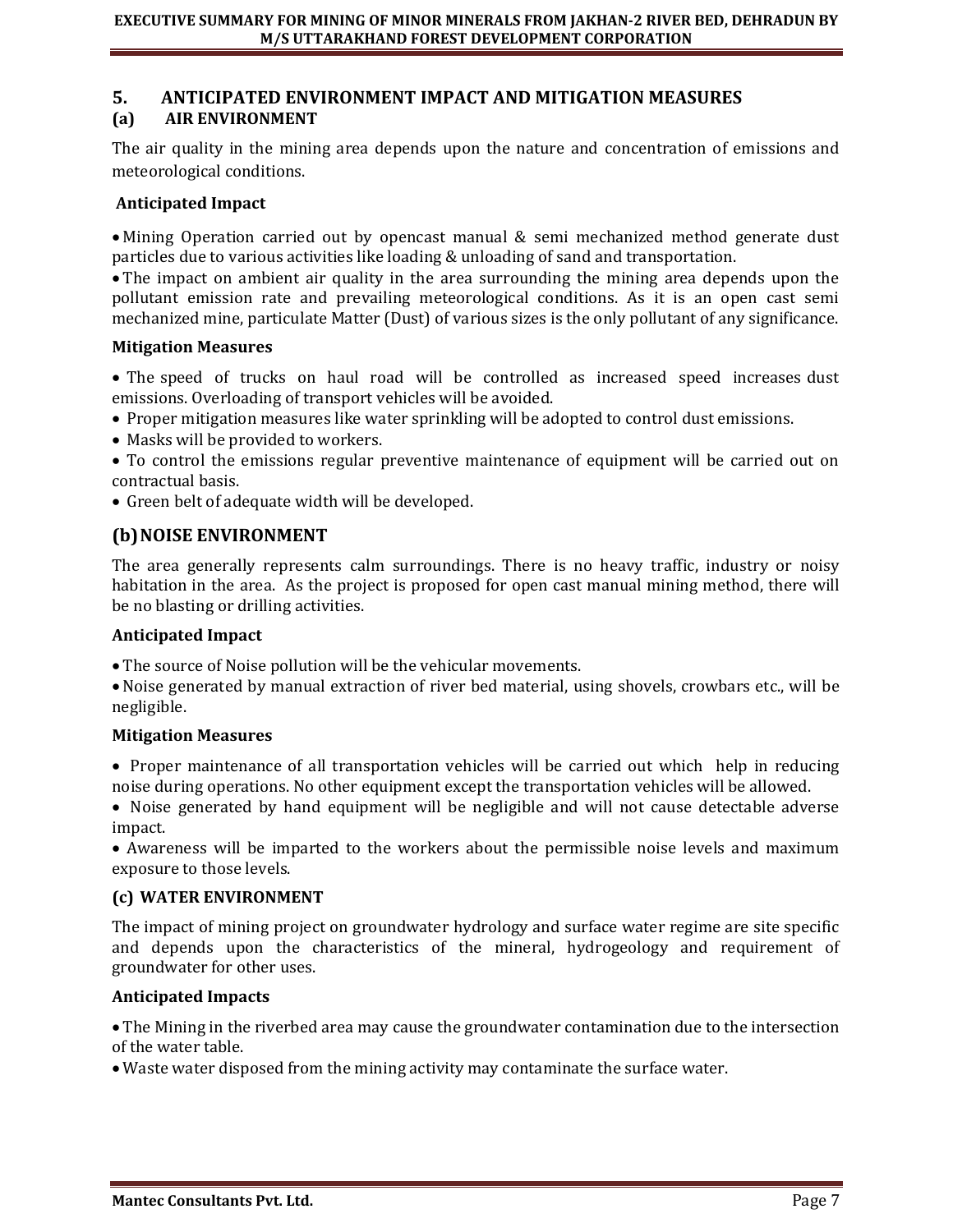• River recharges the ground water; excessive mining may reduce the thickness of natural filter materials (Sediments), through which the ground water is recharged.

#### **Mitigation Measures**

- Mining will be done above the water table as well as river bed water level, therefore much impact on water regime is not accepted.
- Proper analysis/Monitoring will be done to check the ground water.

# **(d)LAND ENVIRONMENT**

Impact assessment study on land environment can be done by considering land use pattern/land cover, topography, drainage pattern and geological features of the mine site as well as the study area.

#### **Anticipated Impact**

- Mining activity will impact river bed topography by formation of excavation voids.
- River bed mining may bring some change in topography at the nearby area of the mine lease.

• Stacks of solid waste generated from mining activity may hinder the flow of water in monsoon season.

#### **Mitigation Measures**

Adopting suitable, site specific mitigation measures can reduce the degree of impact of mining on land. Some of the land-related mitigation measures are as follows:-

• Excavated pits will get replenished annually in monsoon itself & will be restored to original.

• Mineral will be mined after leaving the 25% width as a safety zone on both sides of the riverbed.

• Solid waste will not be stacked on the bank side as it will hinder the flow of water in monsoon season.

• The mine working will remain confined to allotted river bed only, so it will not disturb any surface area outside the mine lease area which may affect topography or drainage.

# **(e) ECOLOGY & BIODIVERSITY**

## **Anticipated Impact**

• There shall be negligible air emissions or effluents from the project site. This shall be a temporary effect and not anticipated to affect the surrounding vegetation significantly.

## **Mitigation Measures**

• Plantation will be done along the approach roads. These activities will help to improve the Floral cover of the area, which helps in countering soil erosion.

• All the preventive measures will be taken for growth & development of flora.

• Although, the project will not lead to any tree cutting, it is proposed to improve the greenery of the locality by plantation services. To avoid dust emissions, the mined materials will be covered with tarpaulin during transportation.

• Suitable plan for conservation of Schedule-I Species have prepared and necessary fund to implement for the same will be made.

# **(f) SOCIO ECONOMIC**

## **Anticipated Impact**

There will be positive impact on the employment and nearby society due to the following reasons: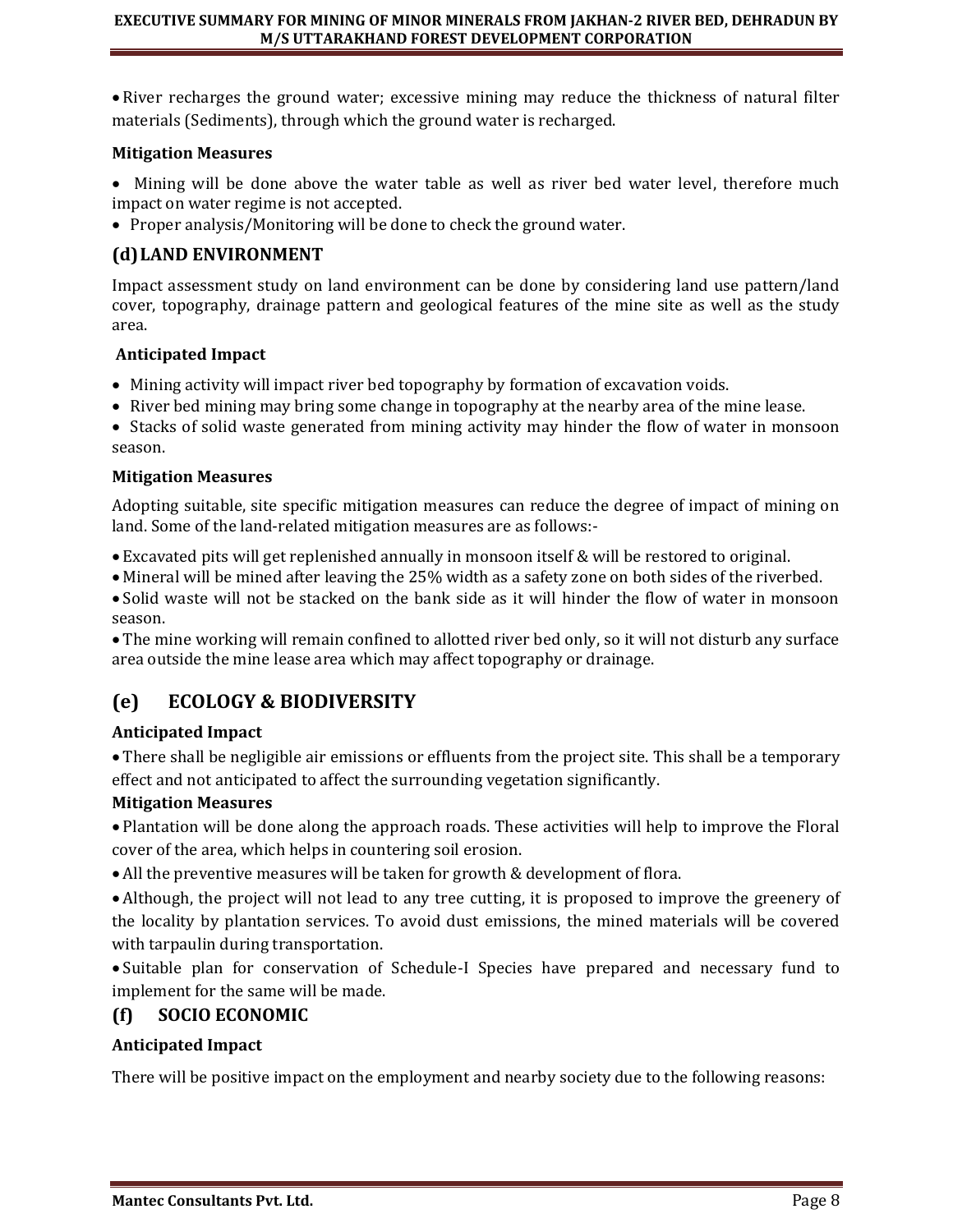• The project will generate 410 employment opportunities for the local people in the mining project. Indirect employment is also expected due to the associated mining activities.

• The project will prevent widening of the river bed due to the deposition of sediments which if not mined out, will results in rising of the river bed, thereby causing flood, damage to the adjoining areas, destruction of life & property.

• The project will incur towards the corporate social responsibility for wellbeing of the nearby villagers.

# **(g) Solid Waste Anticipated Impact**

• As there is practically no soil cover observed in the river bed, this project does not involve any waste generation.

• No municipal waste other than domestic sewage shall be generated.

# **Mitigation Measures**

- Only clayey soil generated during mining process which will be used for the plantation.
- Domestic sewage will be disposed off into septic tanks followed by soak pits.

# **(h)TRAFFIC ENVIRONMENT Anticipated Impact**

• The increase in traffic density will lead to the air pollution and it cause the effect on human health like damage to lung tissue, cancer, asthma etc.

• The movement of vehicles cause the noise pollution.

## **Mitigation Measures**

• Vehicles with PUC certificate will be hired. Regular maintenance of vehicles will be done to ensure smooth running of vehicles.

- Regular health checkup camps will be organised for the safety purpose of the workers.
- Unnecessary blowing of horn will be avoided.

# **6. ANALYSIS OF ALTERNATIVES**

No alternate site is suggested as it is site specific. Since, the Letter of Intent (LoI) has been issued by the Director of Mines & Geology department, Uttarakhand for the river bed mining.

## **7. ENVIRONMENT MONITORING PROGRAMME**

UKFDC has formulated well laid-out Environmental Policy, wherein preservation of environment has been accorded a most strategic and prime position. The various protocol procedures in connection with communication channels upwards and downwards, for dealing with violations or departures in environmental standards involvement of Board of Directors as well as shareholders about such incidences, etc,

Regular monitoring of environmental parameters will be carried out to assess the status of environment during project operation. With the knowledge of baseline conditions, the monitoring programme will serve as an indicator for any deterioration in environmental conditions due to operations of the project, which will enable to take suitable mitigation steps in time to safeguard the environment.

# **8. ADDITIONAL STUDIES**

At present, the mining is proposed in a mild sloping in river bed to protect the forest from the erosion. Pits will be created upto depth 3.0 m or ground water levels whichever less during mining